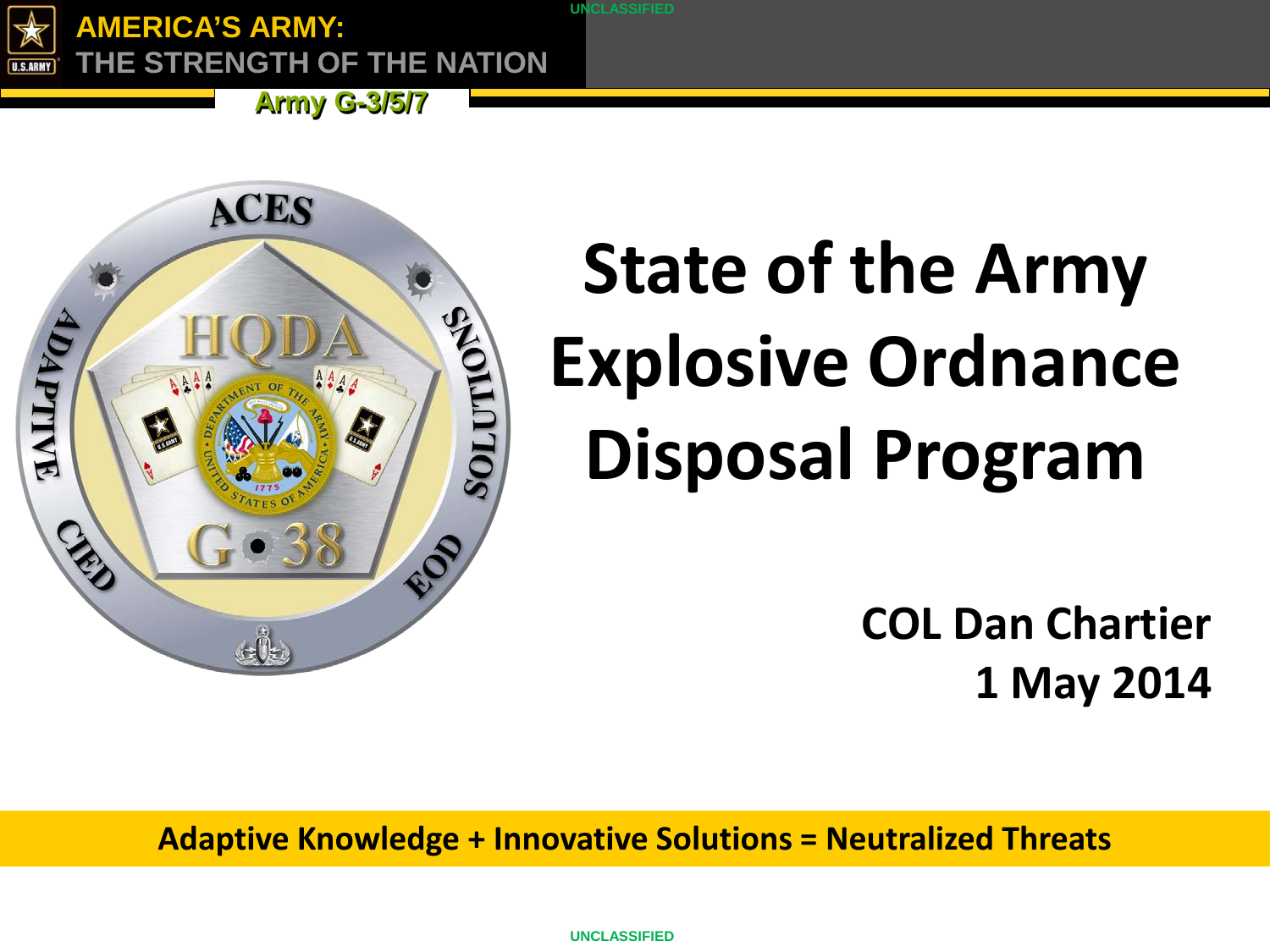



- **Army G-3/5/7 Agency Contract of Army G-3/5/7** • **Contributions of the Army EOD Soldier**
- **G-38 Mission**
- **Army EOD Enterprise**
- **Current Array of Forces**
- **Manning**
- **Sequestration and Total Army Analysis**
- **EOD Branch Initiatives**
- **Questions**

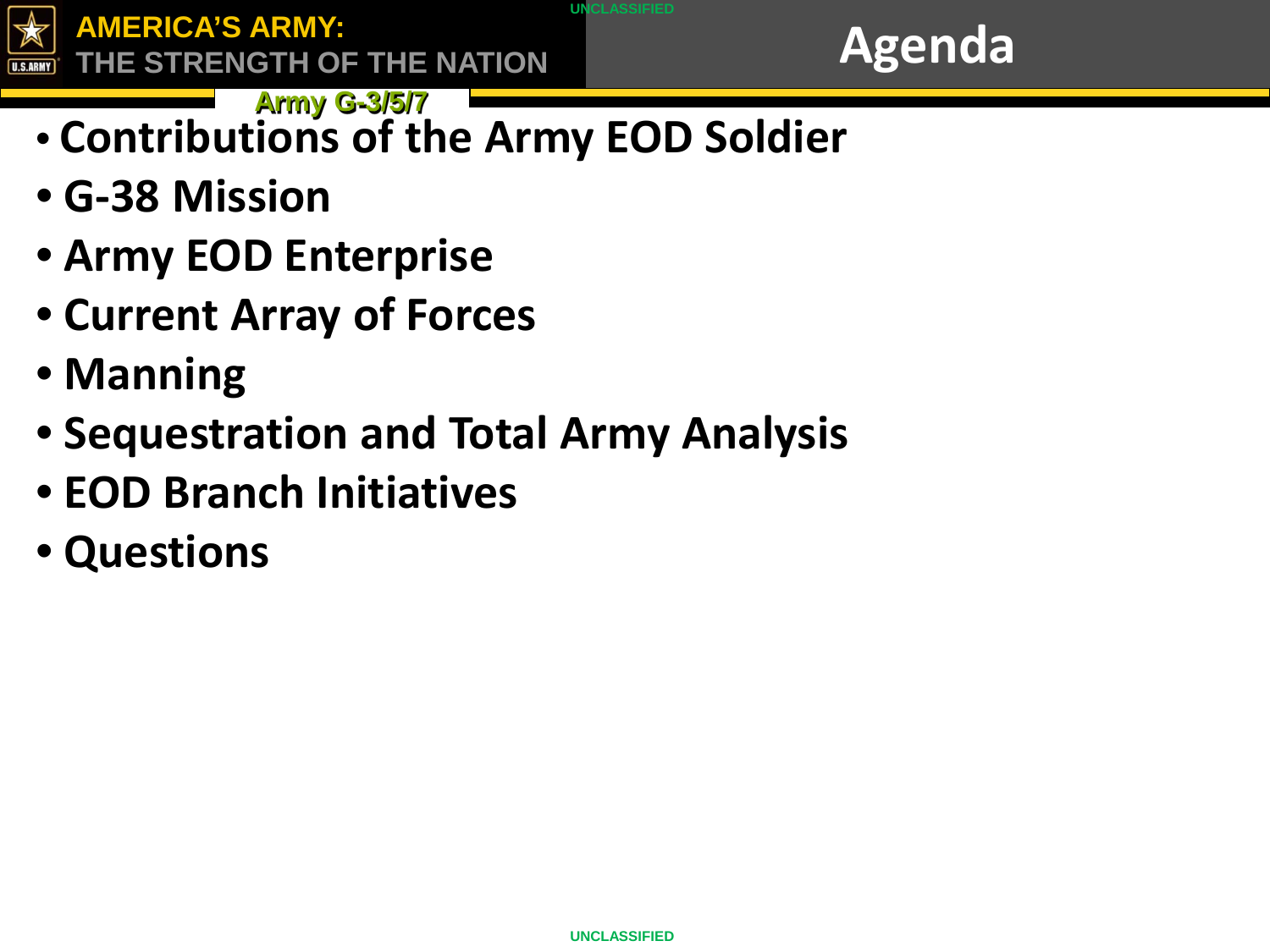

## **UNCLASSIFIE Contributions of the Army EOD Soldier**

**Army G-3/5/7** 

## SPC Samuel Crocket, 28th EOD Company (Airborne) **Silver Star**

## **For actions in support of 75th Ranger Regiment operations in Zharay, Afghanistan October 5th, 2013**



**"***It is an honor to receive it from the 75th Ranger Regiment. I am happy that they feel like I deserve it," SPC Crockett, 7 April, 2014.*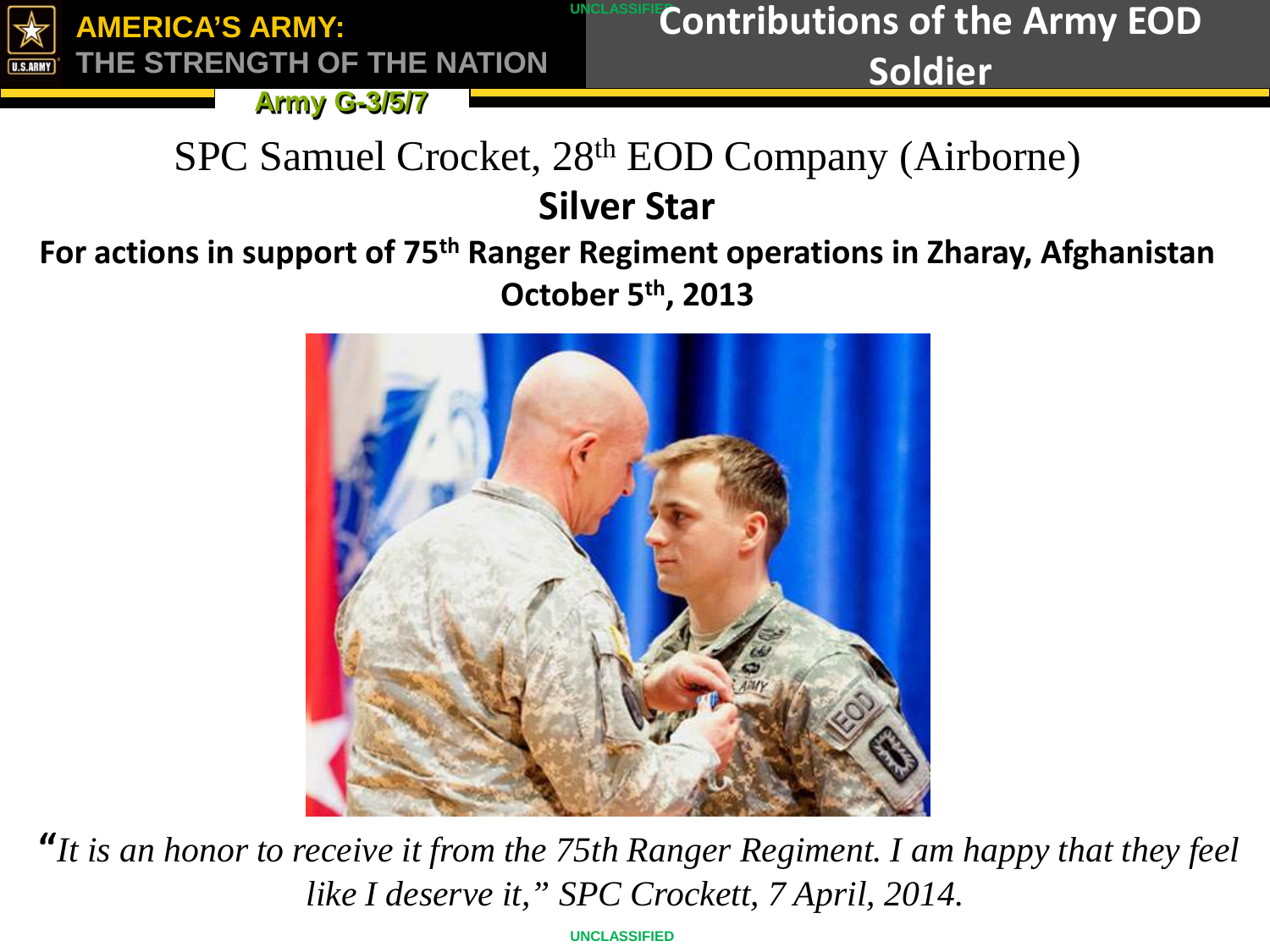

**Army G-3/5/7** 

## **Mission:**

**HQDA G-38 is the Army focal point for C-IED/EOD and weapons technical exploitation for current /emergent threats supporting the DOD Asymmetric Threat Defeat capability. G-38 integrates tasks and functions ISO the Complex Operational Environment providing policy and oversight of designated capabilities ensuring combatant commanders have prompt, sustained and dominant land power forces supporting national objectives.**

## **Vision:**

**Maintain support to current operations moving beyond the IED to rapidly defeat emerging threats as defined by the complex operational environment of the future; to provide the HQDA G3/5/7 - G33 (Operations, Readiness and Mobilization Directorate) / Army a capability to solve emerging missions in a rapid and scalable manner; maintain Army lead of C-IED, EOD and exploitation, ensuring lessons learned from the last decade of war are captured and institutionalized in the enduring Army.**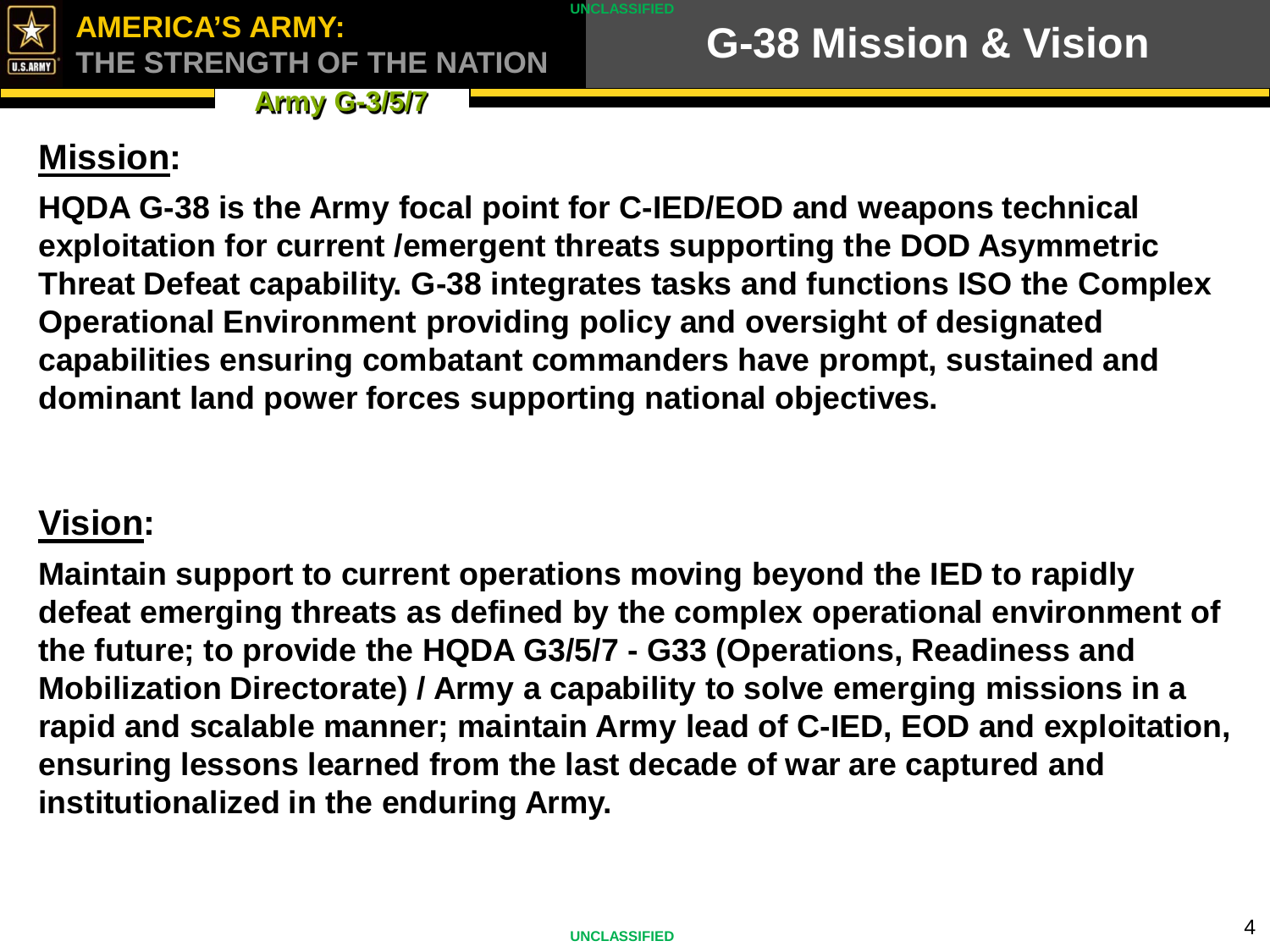#### **AMERICA'S ARMY: THE STRENGTH OF THE NATION** U.S.ARMY

## **Army EOD Enterprise**



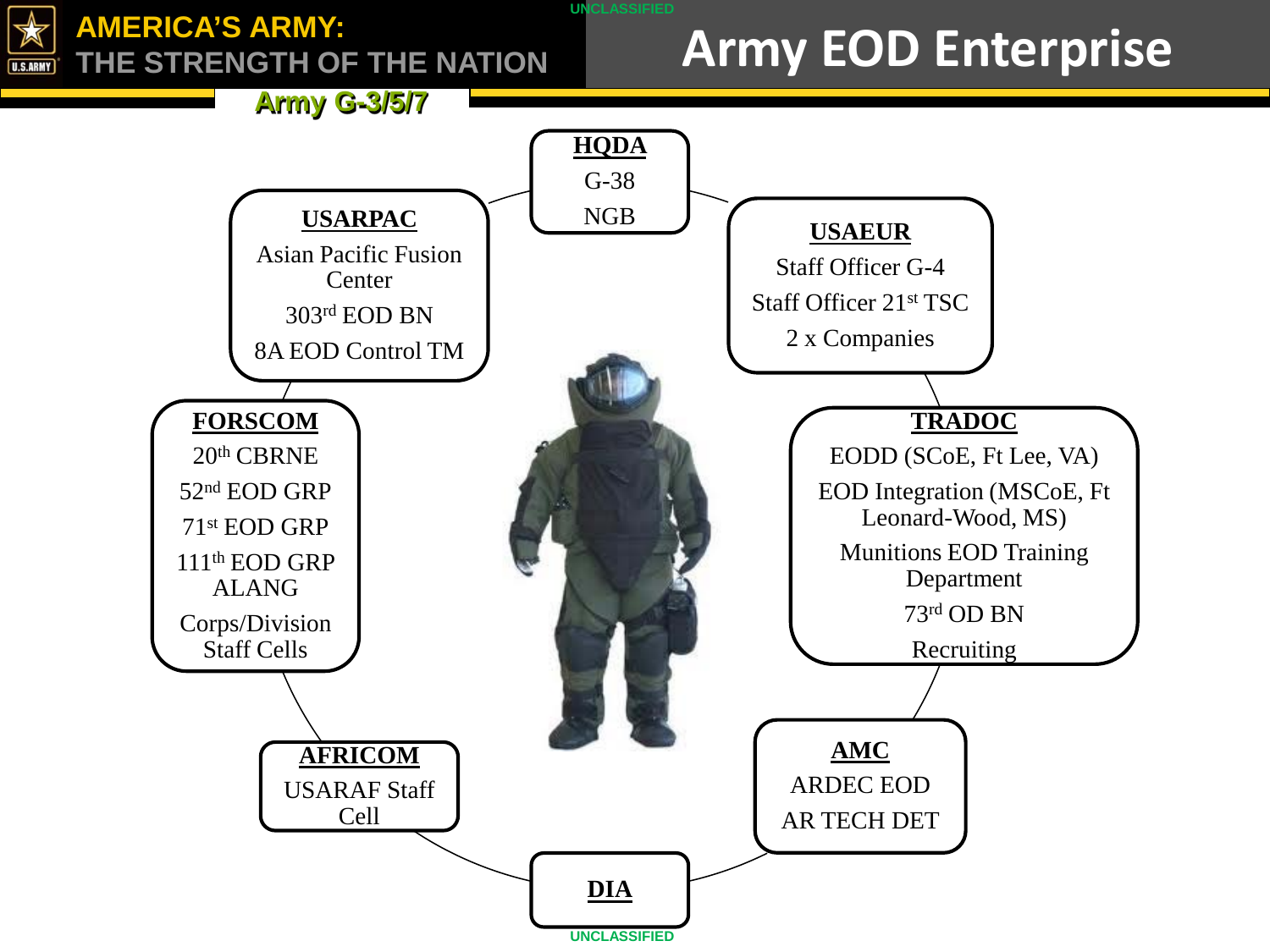

## **National Guard EOD Unit Stationing**

**Army G-3/5/7** 

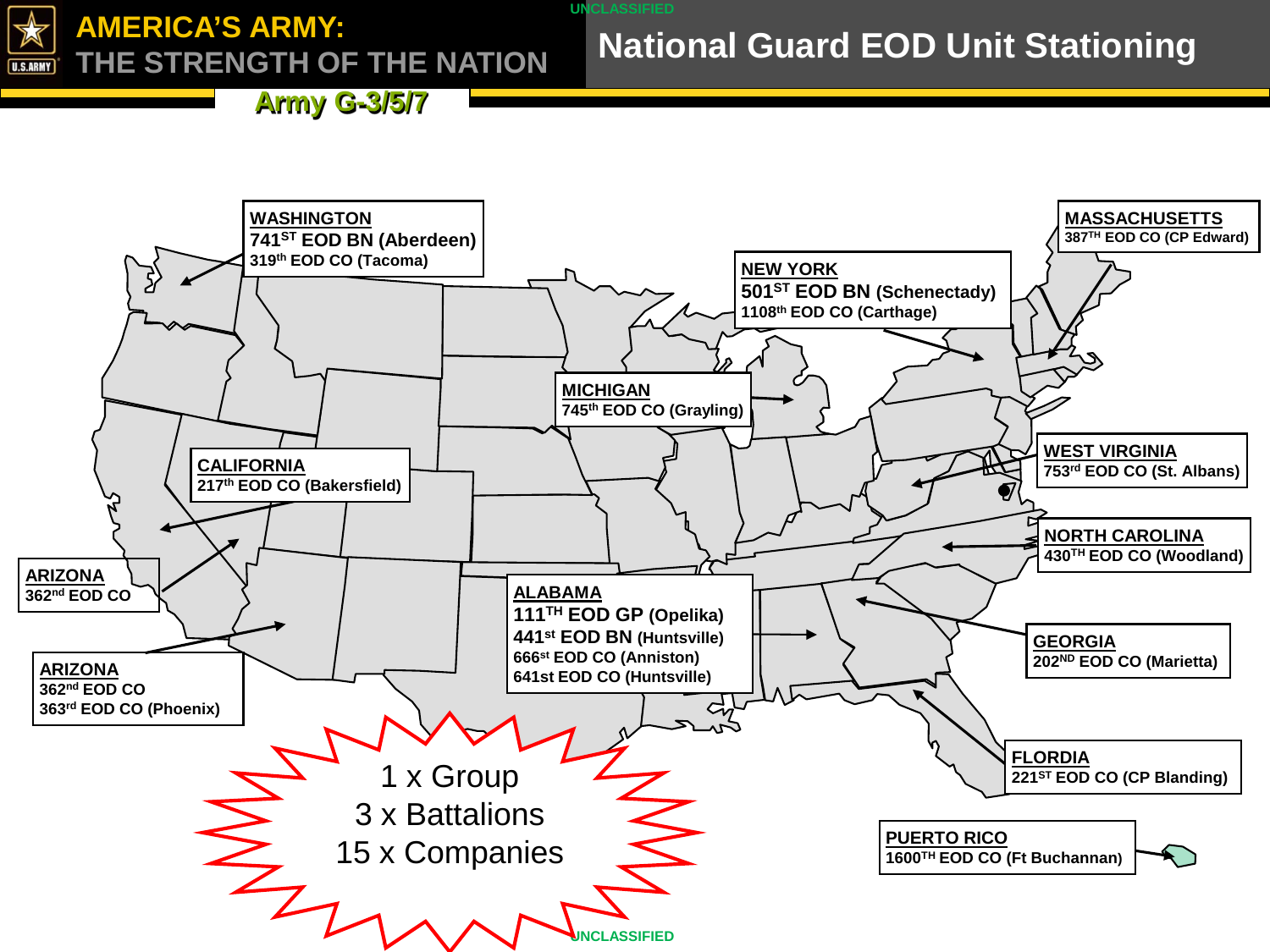#### **AMERICA'S ARMY: THE STRENGTH OF THE NATION** U.S.ARMY

## **Array of Forces**

**Army G-3/5/7** 

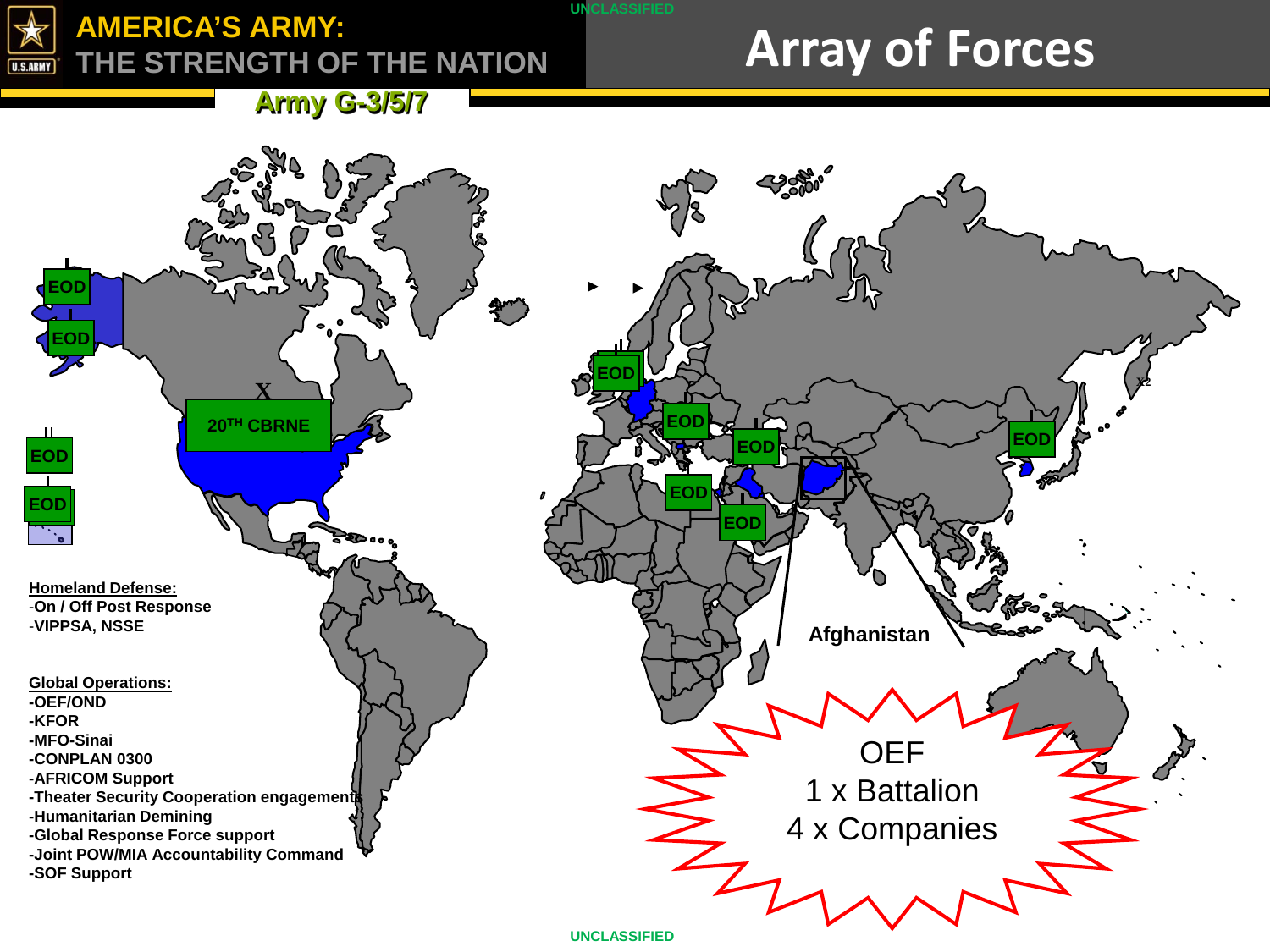

### **AMERICA'S ARMY: THE STRENGTH OF THE NATION**

## **Army EOD Manning**

**Army G-3/5/7** 

| <b>ENLISTED MANNING</b> |              |              |        |                                  |                                  |
|-------------------------|--------------|--------------|--------|----------------------------------|----------------------------------|
| <b>RANK</b>             | <b>FY 14</b> |              |        | <b>Projected</b><br><b>FY 15</b> | <b>Projected</b><br><b>FY 16</b> |
|                         | <b>AUTH</b>  | O/H          | % Fill | % on-hand                        | % on-hand                        |
| <b>PVT</b>              | 328          | 109          | 33%    | 36                               | 44                               |
| <b>SPC</b>              | 304          | 700          | 230%   | 173                              | 140                              |
| <b>SGT</b>              | 351          | 425          | 121%   | 127                              | 115                              |
| <b>SSG</b>              | 667          | 667          | 100    | 100                              | 100                              |
| <b>SFC</b>              | 416          | 345          | 83%    | 83                               | 83                               |
| <b>MSG</b>              | 111          | 111          | 100%   | 100                              | 100                              |
| <b>SGM</b>              | 22           | 22           | 100%   | 100                              | 100                              |
| <b>TOTAL</b>            | 2199         | 2379         | 108%   | 102%                             | 96%                              |
| <b>OFFICER MANNING</b>  |              |              |        |                                  |                                  |
| <b>RANK</b>             |              | <b>FY 14</b> |        | <b>FY 15</b>                     | <b>FY 16</b>                     |
|                         | <b>AUTH</b>  | O/H          | % Fill | <b>AUTH</b>                      | <b>AUTH</b>                      |
| 1LT                     | 207          | 195          | 94%    | 205                              | 205                              |
| <b>CPT</b>              | 113          | 142          | 126%   | 109                              | 109                              |
| <b>MAJ</b>              | 62           | 69           | 111%   | 60                               | 60                               |
| <b>LTC</b>              | 28           | 34           | 121%   | 28                               | 28                               |
| COL                     | 8            | 16           | 200%   | 8                                | 8                                |
| <b>TOTAL</b>            | 418          | 456          | 109%   | 410                              | 410                              |

**UNCLASSIFIED**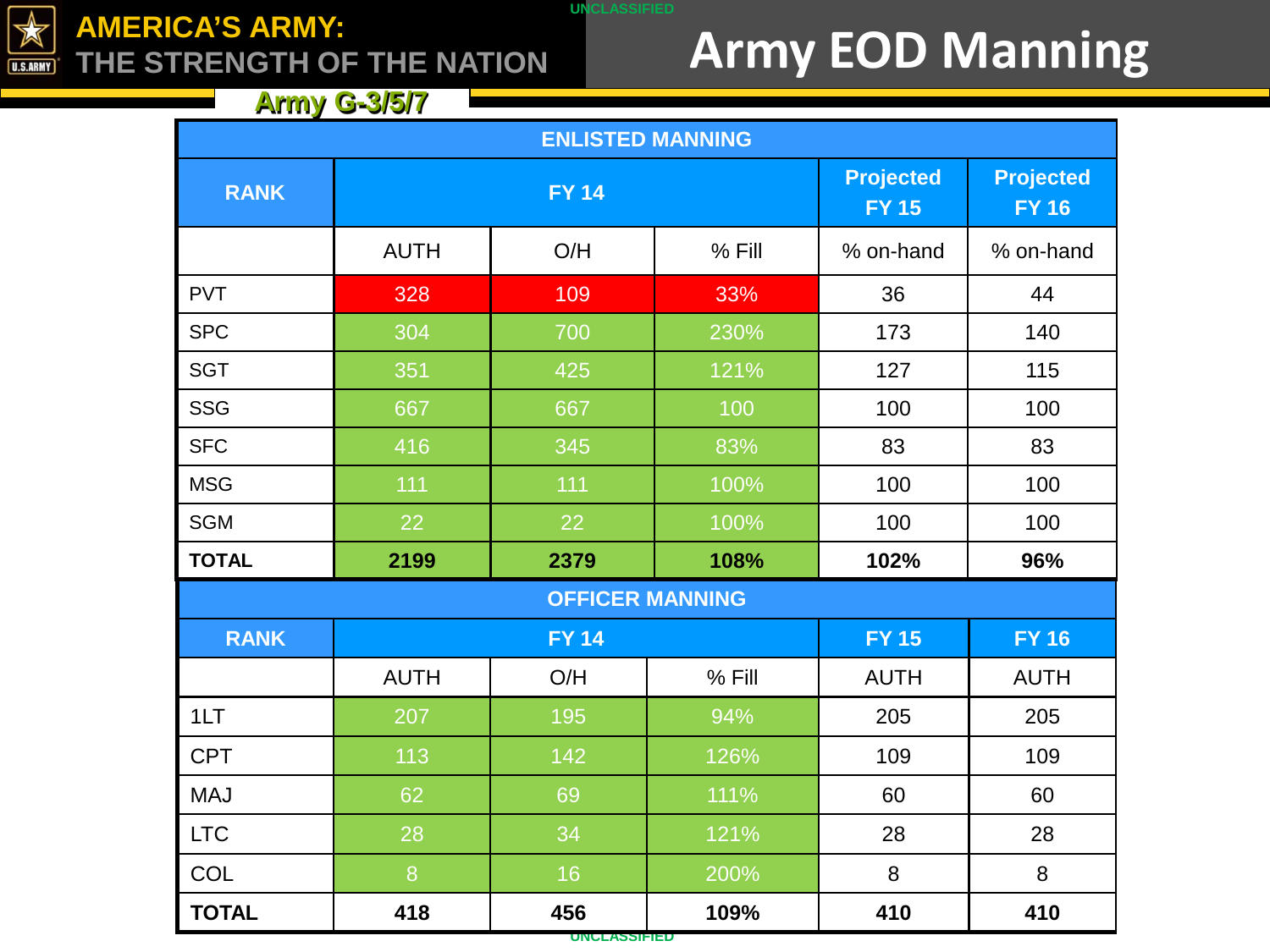

### **UNCLASSIFIED EOD Branch Initiatives**

## **POLICY**

–Published updated Army Regulation 75-15, "Policy for EOD"; updates mission and capabilities, roles and responsibilities, operational reporting, qualification and training –Working to update and refocus Multi Service Regulation 75-14, Inter-service Responsibilities for EOD, to include a closest Joint unit response operational graphic –DA lead for Army wide implementation of the EOD Information Management System (IMS) Reporting architecture

–Assisting in the development of Army wide ECM policy

### **DOCTRINE**

–Provided support to working groups updating ALSA MTTPs for "Multi Service EOD Operations" and "Explosive Ordnance"

–Assisting in development of Joint Staff proposal to write a Joint Service EOD doctrinal publication

### INTERAGENCY INTEGRATION

–Coordinating and overseeing Inter-Agency Interoperability Exercise Program –Services lead for Presidential Policy Directive-17 and Implementation Plan development support; attend interagency JPO-CIED working group activities

NATO – Serves as the US Head Of Delegation for EOD & CIED Working Groups